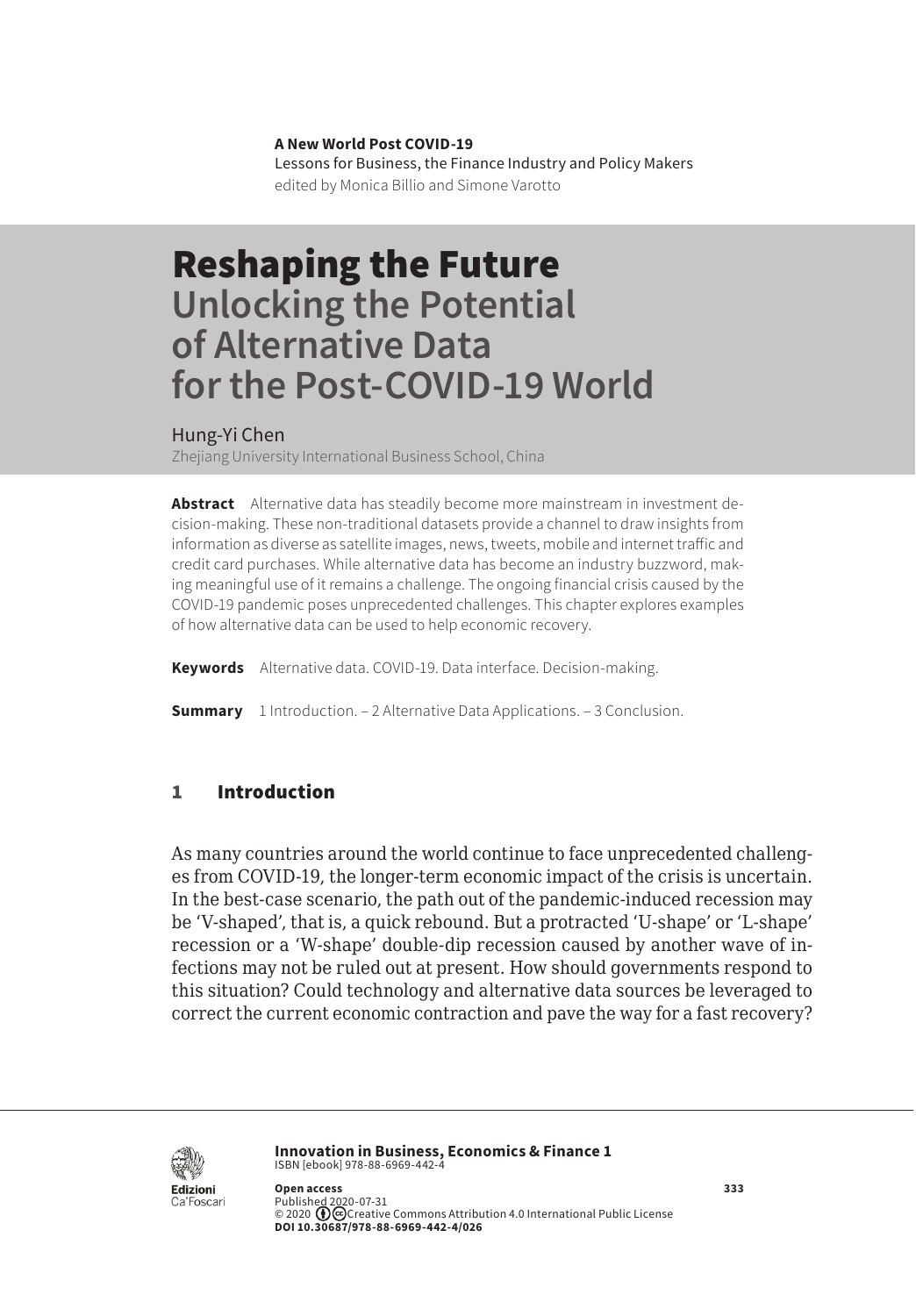<span id="page-1-0"></span>Alternative data comprises information as diverse as satellite images, news, tweets, mobile and internet traffic and credit card purchases. For example, Bloomberg, a data provider, offers a Tesla production tracker (Randall, Halford 2019) that monitors the vehicle identification numbers (VINS) registered by Tesla with safety regulators before production and VINS submitted to Bloomberg by Tesla car owners. This enables Bloomberg to provide real time forecasts of Tesla production rather than rely on infrequent (i.e. quarterly) company reports. Other examples are Nasdaq's acquisition of Quandl, one of the largest alternative data platforms,<sup>1</sup> and Refinitiv's partnership with BattleFin to integrate alternative datasets with Eikon and its quantitative analytics platform.<sup>2</sup>

These non-traditional datasets also provide a channel to draw insights from the financial profile of a consumer or business. These data sources have the potential to overcome barriers to financial inclusion and enable more diversified risk assessment models for marginalised individuals or small and medium-sized enterprises (SMEs). Over the last few months, most SMEs have likely seen their liquidity buffers come under pressure because of the pandemic-induced economic slowdown (OECD 2020). It is therefore necessary to accelerate the digitisation of the financial industry in order to provide new frameworks for credit decisions, as small businesses and the self-employed are extremely vulnerable. While there is still substantial scepticism over how useful this new information will ultimately prove to be, this chapter seeks to review potential solutions and draw early lessons in order to effectively cope with, recover from or adapt to today's challenging situation. For example, in the current context, it is of interest to identify effective ways to exploit alternative datasets to inform prompt corrective actions in response to the global economic recession. This could include, for instance, impact analyses of markets and industry sectors such as healthcare, consumer goods, transportation and utilities.

## 2 Alternative Data Applications

The use of alternative data for trading purposes is not new. Investors have always been adept at using it to gain an informational edge in the market. Venetian traders would use telescopes to inspect the flags of incoming ships in order to derive clues as to the type of car-

<sup>1</sup> "Nasdaq Acquires Quandl to Advance the Use of Alternative Data". Nasdaq, 4 December 2018. [https://www.nasdaq.com/about/press-center/nasdaq-acquires](https://www.nasdaq.com/about/press-center/nasdaq-acquires-quandl-advance-use-alternative-data)[quandl-advance-use-alternative-data](https://www.nasdaq.com/about/press-center/nasdaq-acquires-quandl-advance-use-alternative-data).

<sup>2</sup> "Refinitiv Makes Strategic Investment in BattleFin and Partners to Incorporate Alternative Datasets within Investor Workflow". Refinitiv, 18 June 2019. [https://refi](https://refini.tv/3jeZDQ6)[ni.tv/3jeZDQ6](https://refini.tv/3jeZDQ6).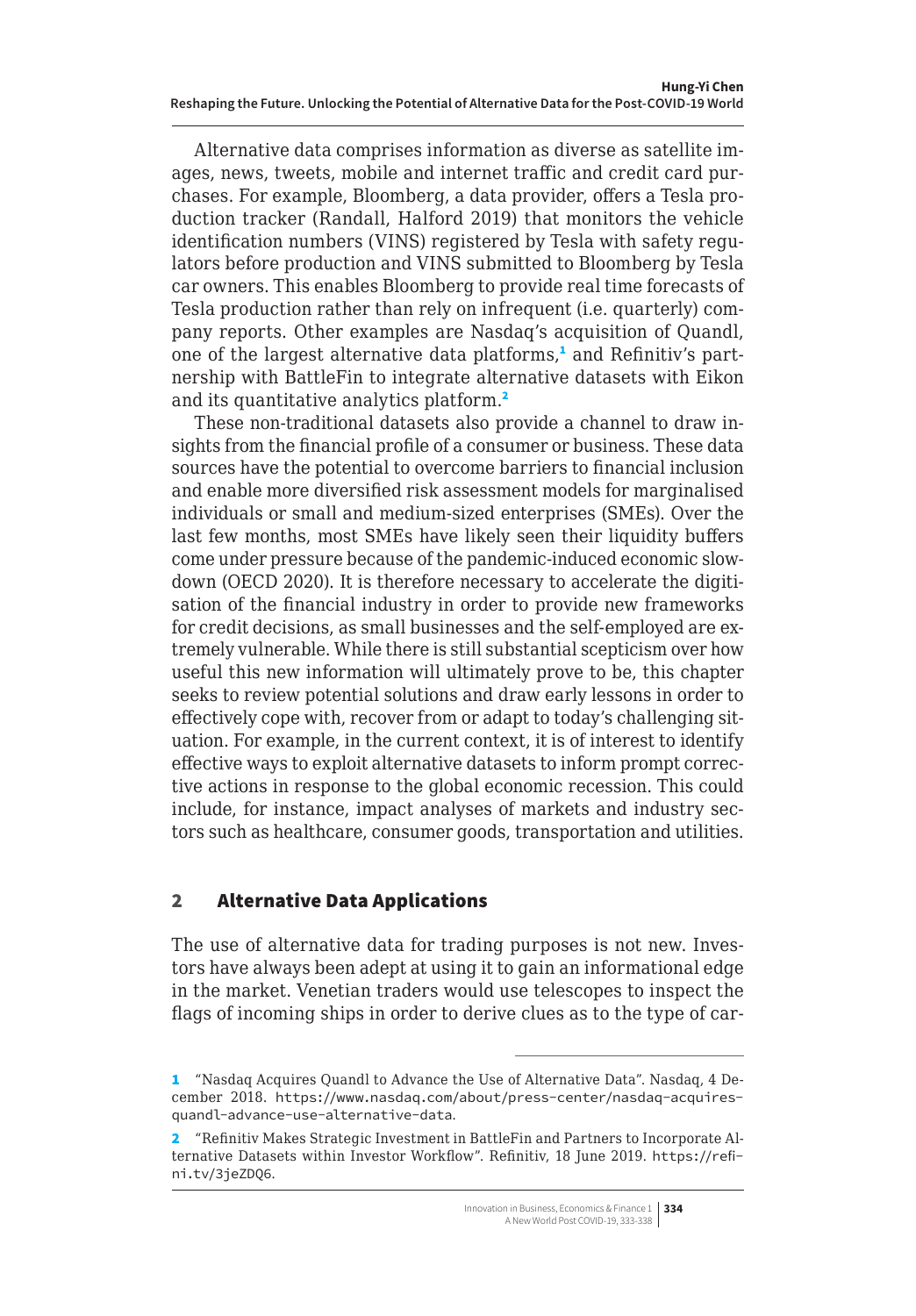<span id="page-2-0"></span>go being carried and also what commodities they would buy or sell accordingly (Wigglesworth 2020).

The ongoing financial crisis caused by the COVID-19 pandemic is unconventional, which has led investors to seek alternative data with the purpose of seeing when the market rebound is likely to begin (Georgiadis, Lockett, Wigglesworth 2020). Analysts mine figures from traffic congestion to food-delivery apps. For example, the traffic index provided by Tom Tom employs data from 600 million drivers to gauge the level of congestion in 416 major cities worldwide. It showed that the traffic congestion level of Wuhan, China, during the lockdown, was obviously lower than the previous year.<sup>3</sup> However, correlation can be misinterpreted as causation. For instance, the travel data provided by the Transportation Security Administration suggests that the number of Americans flying has been gradually increasing since its nadir in mid-April.<sup>4</sup> Further, data from Apple shows that more drivers have been searching for directions in the US since April, which might suggest that the economy is starting to recover.<sup>5</sup> Is this the evidence that the economic rebound is beginning? Or is there no relationship and the number is increasing purely because people feel more confident or just tired of the lockdown conditions? Without rigorous research, alternative data does not offer a clear picture of where the economy is heading or how quickly we might be able to go back to pre-crisis conditions.

Traditional monthly economic indicators such as GDP performance are released weeks or months after the events take place, and may be difficult to use for decision-makers to predict new economic trends and make timely decisions. As an economist aptly suggested, "Obviously, slow data is not helping us right now. We need to start looking at fast data: data arriving at a daily or weekly frequency" (Mc-Cracken 2020).

How we can access and utilise alternative data efficiently poses a serious challenge to its exploitation. According to Refinitiv, 80% of data is unstructured and must be processed into structured content (Gaumer 2020). How to use unstructured data? For example, unstructured text analysis via machine learning algorithm can be used to evaluate the credit risk and default potential of a company. To this end, relevant unstructured data sources include conference call transcripts, company filings and related news. However, finding, testing and using data costs considerable time, energy and money. It there-

<sup>3</sup> "Coronavirus: Green Shoots?". *Financial Times*, 2 March 2020. [https://ftalphav](https://ftalphaville.ft.com/2020/03/02/1583143211000/Coronavirus--green-shoots-/)[ille.ft.com/2020/03/02/1583143211000/Coronavirus--green-shoots-/](https://ftalphaville.ft.com/2020/03/02/1583143211000/Coronavirus--green-shoots-/).

<sup>4</sup> "TSA Checkpoint Travel Numbers for 2020 and 2019". Transportation Security Administration, 2020. <https://www.tsa.gov/coronavirus/passenger-throughput>.

<sup>5</sup> "COVID-19 Mobility Trends". Apple, 2020. <https://www.apple.com/covid19/mobility>.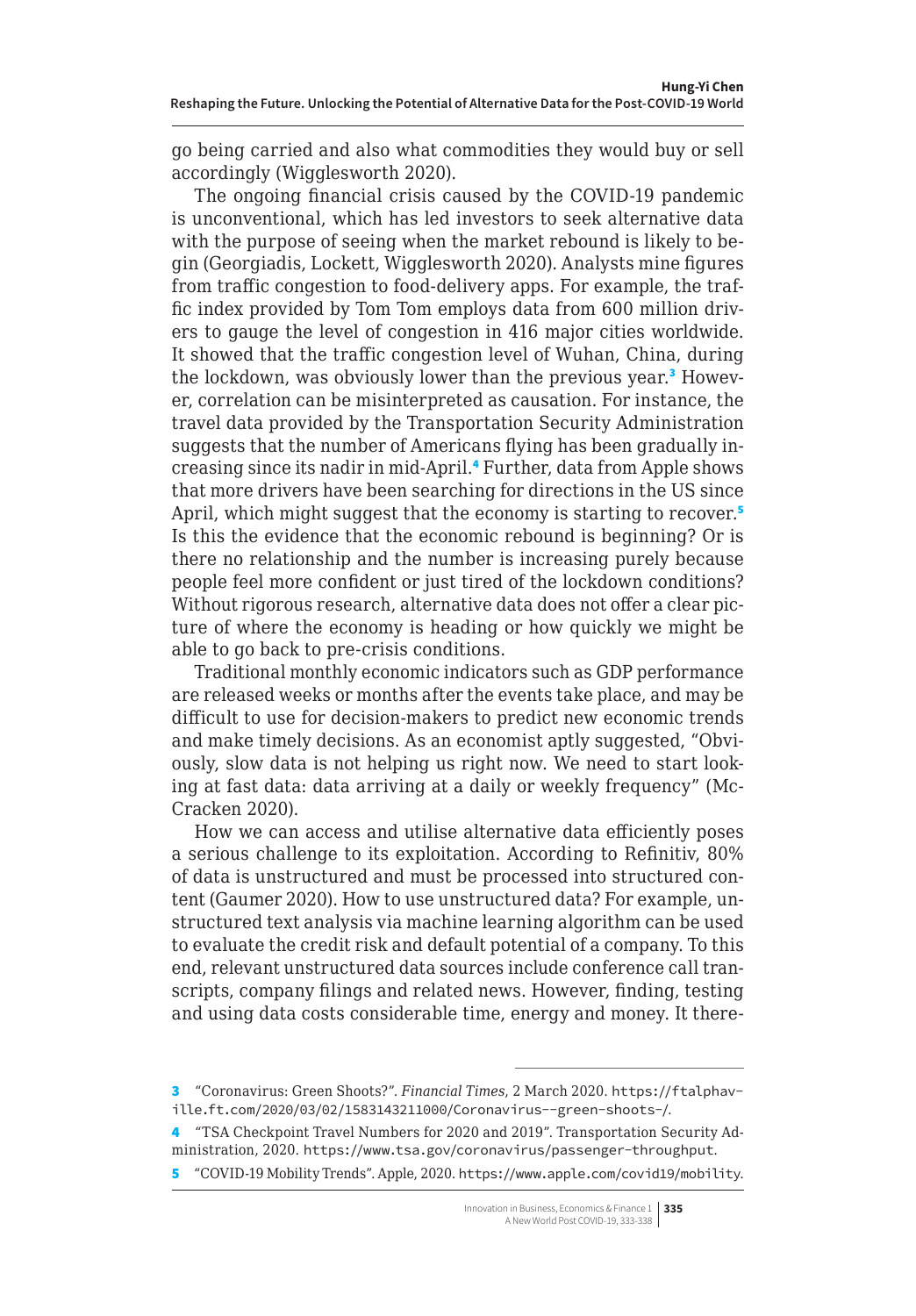fore requires time and human resources that may not be affordable to every decision-maker.

Both BattleFin and Quandl, leading financial and alternative data providers, offer a solution for enabling their clients to easily obtain financial data in the form of an Application Programming Interface (API).<sup>6</sup> This saves people a lot of time in obtaining, cleaning and processing the data. So, access to the data is not enough, but rather how data can be easily utilised to generate meaningful analysis. For example, the New York Federal Reserve's Weekly Economic Indicator<sup>7</sup> is an example of how high-frequency data was compiled to provide a measure for current economic conditions. In particular, the key question is how to transform unstructured data into structured content, and also whether to encourage the use of APIs as key elements for data integration.

QR codes were used to track the health status of citizens and their movements during the pandemic in several countries. A QR code is an example of how we can build an interface for efficiently utilising alternative data in the digital world. In the last few months, China has rolled out health code systems across cities (Weinland 2020) with the purpose of identifying those who visited areas with high infection rates or who had been diagnosed with the virus, as well as to track whether individuals had completed a mandatory quarantine. Russia, France, Qatar, and many other countries also adopted similar measures to control the spread of the coronavirus.

## 3 Conclusion

The pandemic crisis spread extremely quickly across countries and much of its economic impact is likely yet to be seen. The ongoing financial crisis is, in many ways, atypical. In the face of the unprecedented nature of current challenges, this chapter presented some examples of how alternative data can be used to support decisionmaking. As the pandemic and its effects are likely to linger for some time, it is important that any informational advantage offered by new sources of data to improve our response to new infections and put our economies on a solid path to recovery is utilised to its fullest. Alternative data appear to offer promising solutions to today's world problems. Harnessing their power is the challenge of our current times and an opportunity to increase the resilience of our society.

<sup>6</sup> "Financial Data API". Quandl, 2020. <https://www.quandl.com/tools/api>.

<sup>7</sup> "Weekly Economic Index (WEI)". Federal Reserve Bank of New York, 2020. [https://](https://www.newyorkfed.org/research/policy/weekly-economic-index) [www.newyorkfed.org/research/policy/weekly-economic-index](https://www.newyorkfed.org/research/policy/weekly-economic-index).